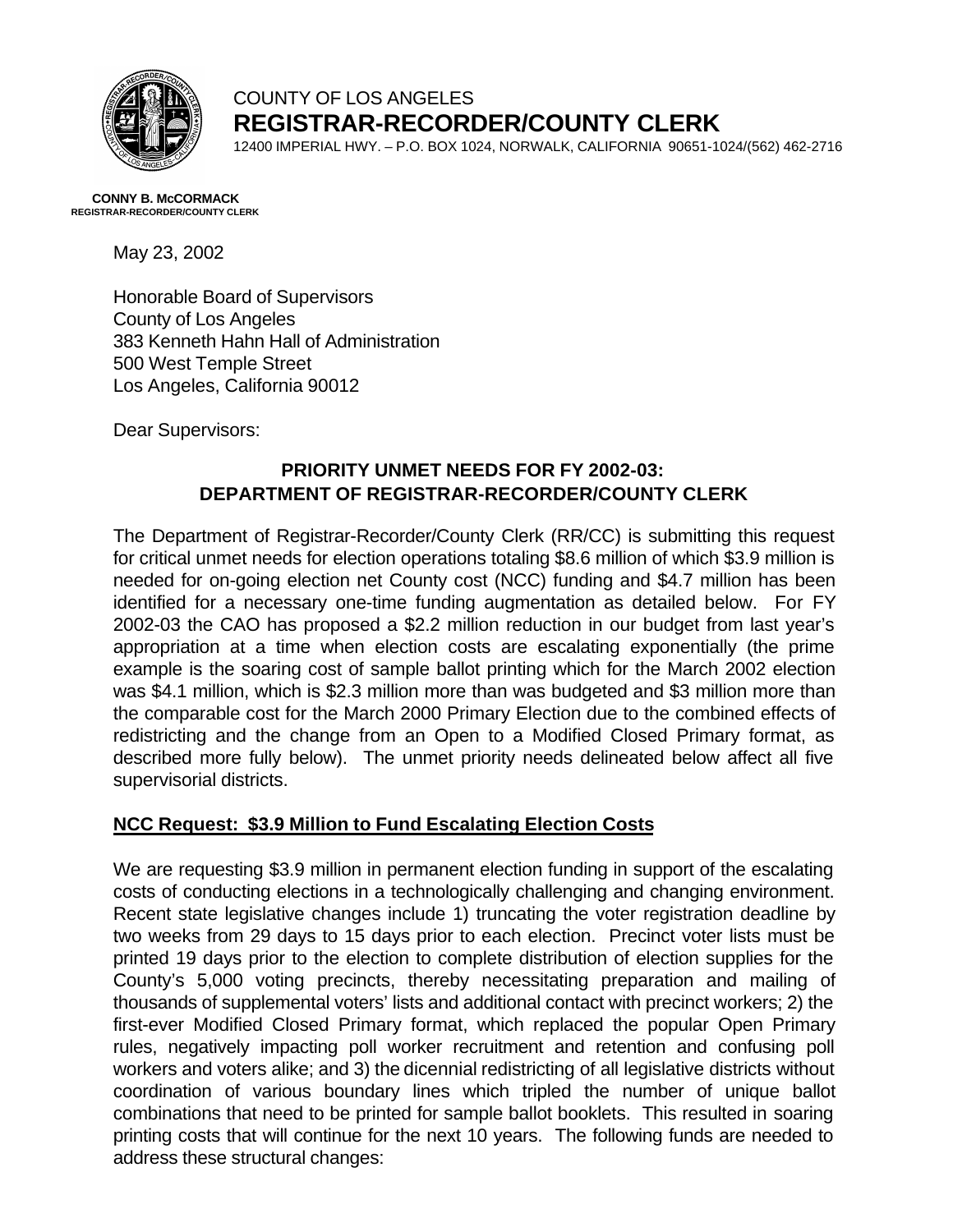The Honorable Board of Supervisors May 23, 2002 Page 2

- \$982,000 for programs and staff to improve the conduct of elections and avoid recurrence of problems experienced in the March 5, 2002 Primary Election that were identified in the RR/CC's April 9<sup>th</sup> report entitled *Primary Elections: Problems*, *Solutions and Resources Needed for Improvement.* This report was prepared in response to your Board's motion of March 12<sup>th</sup> that specifically requested identification of additional financial resources needed to prevent a repeat of the problems experienced with the March 5<sup>th</sup> election. The \$982,000 consists of \$225,000 to institute a Poll Inspector Recruiting Bonus Program to combat severe pollworker recruitment and retention problems; \$125,000 to increase the Polling Place Rental Stipend from \$25 to \$50 per election to match the amount paid by the 88 cities when conducting their elections; and \$632,000 for 18 positions to hire full-time staff to institutionalize the pilot pollworker recruiting programs needed to address the loss of many traditional pollworkers due to aging/retiring/dying. These pollworker program needs are fully described on pages 15-22 of the report. (Note: the report identified the amount of additional resources needed as \$1,812,000 [typographical error in report had figure at \$1,712,000]. However, we have amended that amount as follows: 1) a reduction of \$230,000 in recognition of the four (4) pollworker program positions your Board approved on the May 14, 2002 agenda as part of a completely Departmentfunded position exchange that resulted in no NCC increase. This was due to the permanent deletion of 64 vacant Departmental positions in exchange for 30 positions in response to needs identified in the management audit of the department released in November 2000, and 2) a shift in the request for \$600,000 to replace precinct election supply boxes to the category of one-time funding as listed below.
- \$2.2 million to restore the proposed CAO Departmental funding reduction. Without continuation of this funding, the \$2.3 million shortfall in the budgeted amount for sample ballot printing for the March 2002 Primary Election (described earlier in this letter), will continue for the November 2002 General Election **and** for all future elections during the next 10 years that the redistricted legislative boundary lines remain in effect.
- \$475,000 to fund 13 temporary Election Assistant items to accommodate the increased volumes in a variety of election operations such as the processing of an exploding number of State and County initiative petitions and the anticipated increase in candidate filings and related election operations if secession measures are placed on the November 2002 ballot as expected. The Department currently has 87 Election Assistant positions costing \$3.3 million. These funded items provide the ability to hire hundreds of temporary staff for varying amounts of time. For example, we may require one hundred temporary staff to work for two months conducting absent voting processing or hire one hundred staff for one-two months to perform petition signature verification. Funding for these 13 additional temporary positions (which does not increase the Department's 836 budgeted positions) was requested in our FY 2002-03 budget submission but was not included in the CAO recommendation.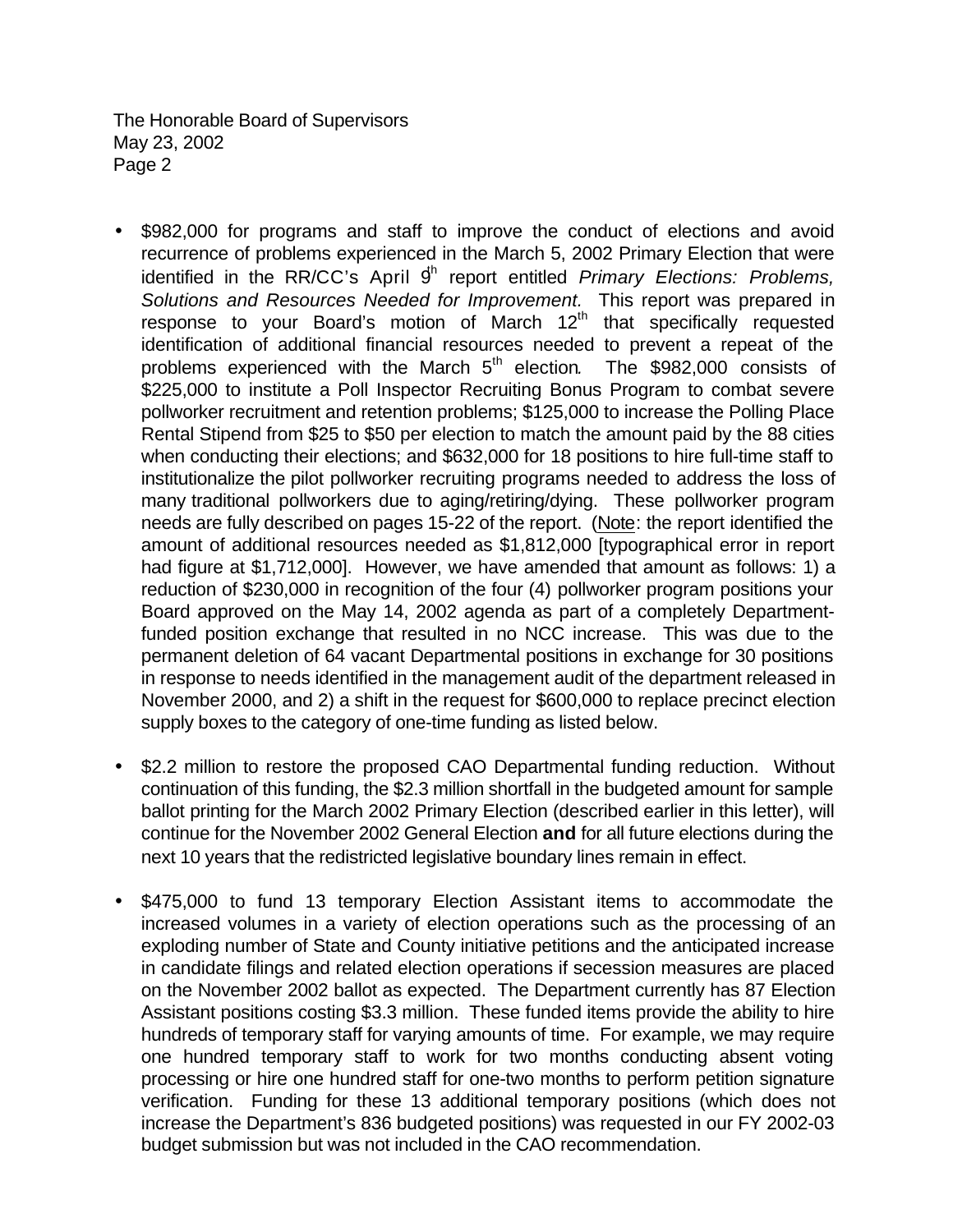The Honorable Board of Supervisors May 23, 2002 Page 3

• \$222,000 to pay for increased election postal costs for the November 2002 General Election due to the upcoming postal rate increase effective June 30, 2002 (this postal increase was announced after our departmental budget request was submitted).

#### **One-Time Costs: \$4.7 Million for Election Projects**

The Department has identified a need for a one-time \$4.7 million funding augmentation in support of the following:

- \$4.0 million to purchase equipment needed for a transitional paper-based (optical scan) replacement voting system. Last month's final order by Federal Judge Stephen Wilson accelerated the de-certification of the County's Votomatic punch card voting system making it illegal to use punch card voting beginning with the March 2004 Primary Election. As that election is less than 22 months away and the estimated cost of \$100 million is not currently available at the federal, state or local level to purchase/install Countywide a touch screen voting system, the County will require a transitional voting system. Converting to an interim optical scan single card system will require retooling of 30,000 existing Votomatic punch card devices and reconfiguration of punch card tally readers. Our intention is to have this interim system implemented by the off-year November 2003 election as it would be unwise to inaugurate any new voting system for the first time in a high-profile Countywide election such as the March 2004 Presidential Primary election. Therefore, the estimated \$4 million replacement cost must be incurred in the upcoming fiscal year to be ready for conduct of the November 2003 election. A portion of the estimated \$4 million cost could possibly be reimbursable through Proposition 41 bond funds if it is determined that an interim replacement system is eligible for partial funding through bonds that will be issued in the future. As yet, the five commissioners who will make decisions regarding Proposition 41 funding dispersal have not been appointed to set criteria for application of funds.
- \$600,000 to replace 5,000 precinct election supply boxes that are 30 years old and are now required to hold 54 pounds of election supplies. As demonstrated at the March 12, 2002 Board meeting, there is a critical need to replace these supply boxes with a new design on wheels to allow pollworkers to get the supplies from their vehicles into the polling places election morning (many veteran pollworkers told us they quit because they can no longer lift the heavy supply box). New mobile supply boxes must be procured at the onset of FY 2002-03 in order to be produced and delivered in time for use in the November 2002 General Election and all future elections.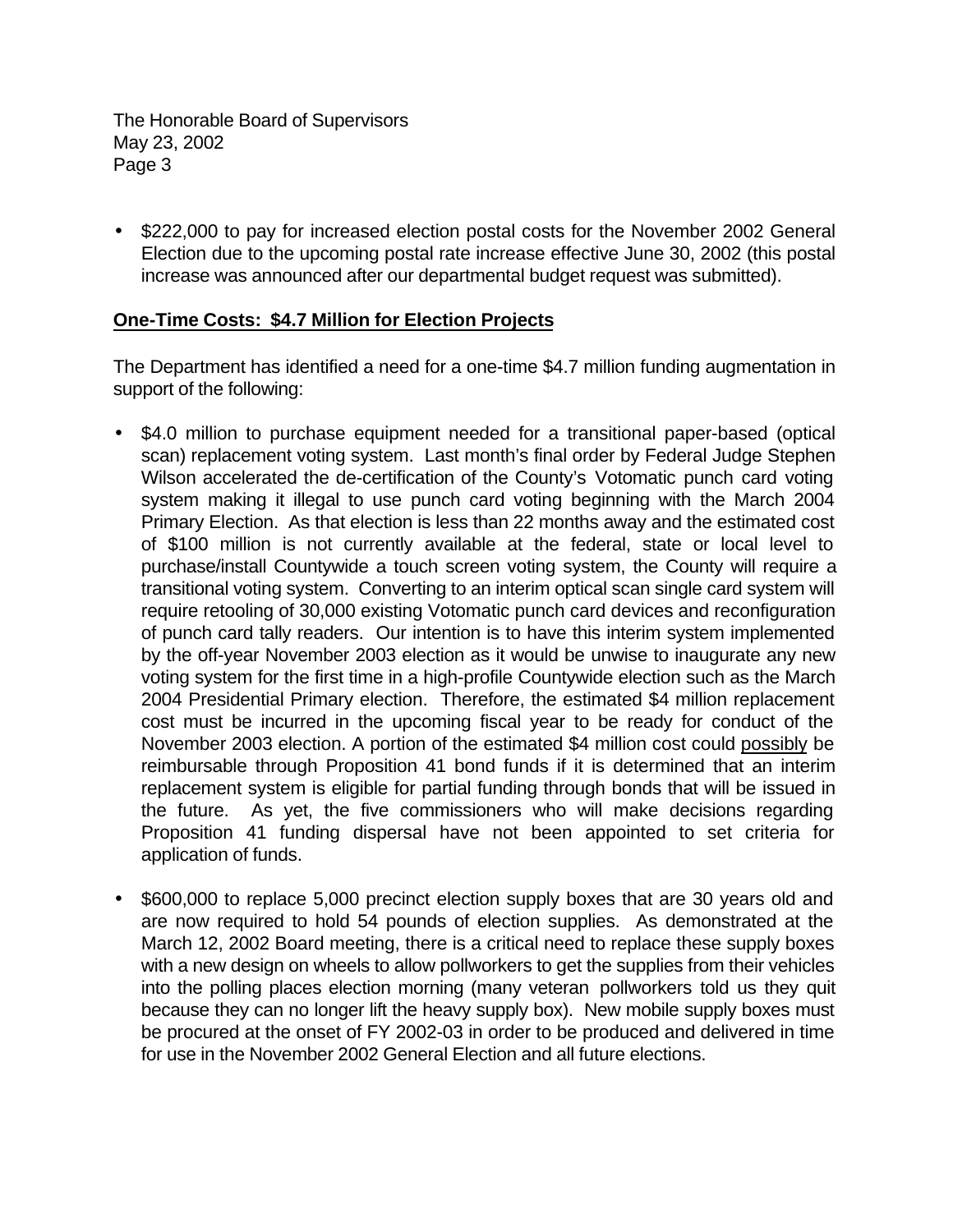The Honorable Board of Supervisors May 23, 2002 Page 4

• \$100,000 to hire specialty short-term consultants to manage priority election assignments for the November 2002 General Election to avoid recurrence of problems experienced during the March 2002 Primary Election. The need for short-term consultants is especially critical due to this month's unexpected resignation of the Division Manager responsible for pollworker recruitment and election equipment assembly and delivery as well as the 18-month on-going medical absence of another Division Manager responsible for candidate filing, campaign disclosure and election information services to the public. There is insufficient time to recruit, advertise, interview, hire and train a replacement Polls Division Manager when the November election is now less than six months away and the long-term absence of the other Division Manager is greatly impeding operations and preparation for the November election. This funding will allow us to obtain consulting assistance beginning July 1 to coordinate and manage these critical election operational areas.

We recognize the extremely difficult, competing funding needs your Board is faced with as you finalize decisions regarding the County's 2002-03 budget. We would not be requesting priority consideration if these RR/CC programs and positions were not critically needed to properly conduct upcoming elections.

Respectfully submitted,

CONNY B. McCORMACK Registrar-Recorder/County Clerk

Fs:kc

l

**Attachment** 

c: Chief Administrative Officer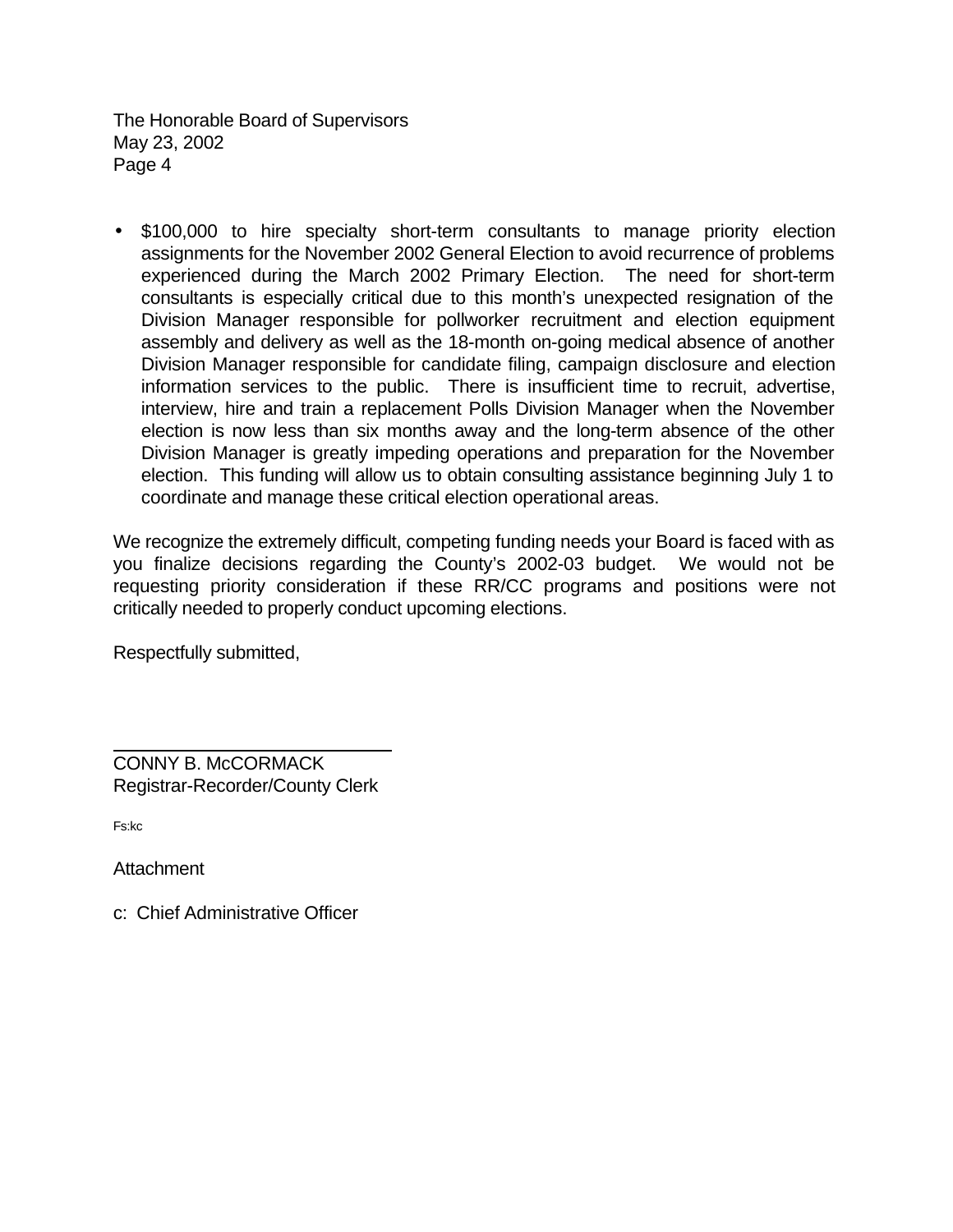#### Registrar-Recorder/County Clerk **2002-03 Priority Unmet Needs**

| <b>Gross</b><br><b>Appropriation</b> |                                                                                                                                                                                                                                                                                                                                    |                                                                                                                    |    | <b>Revenue/IFT</b> |    | <b>Net County Cost</b>                                                                             | <b>Budgeted</b><br><b>Positions</b> |
|--------------------------------------|------------------------------------------------------------------------------------------------------------------------------------------------------------------------------------------------------------------------------------------------------------------------------------------------------------------------------------|--------------------------------------------------------------------------------------------------------------------|----|--------------------|----|----------------------------------------------------------------------------------------------------|-------------------------------------|
|                                      | <b>On-going Funding:</b>                                                                                                                                                                                                                                                                                                           |                                                                                                                    |    |                    |    |                                                                                                    |                                     |
| 1.                                   | \$                                                                                                                                                                                                                                                                                                                                 | 982,000                                                                                                            | \$ |                    | \$ | 982,000                                                                                            | 18                                  |
|                                      | Pollworker/Polling Location Programs: Reflects on-going funding to improve the conduct of elections<br>and avoid recurrence of problems experienced in the March 5, 2002 Primary Election. Includes<br>funding for pollworker staffing, polling inspector incentives, and polling location rent increases.                         |                                                                                                                    |    |                    |    |                                                                                                    |                                     |
| 2.                                   | \$                                                                                                                                                                                                                                                                                                                                 | 2,200,000                                                                                                          | \$ |                    | \$ | 2,200,000                                                                                          |                                     |
|                                      | Restore Election Services Funding: Reflects permanent funding to restore a proposed CAO funding<br>reduction.                                                                                                                                                                                                                      |                                                                                                                    |    |                    |    |                                                                                                    |                                     |
| 3.                                   | \$                                                                                                                                                                                                                                                                                                                                 | 475,000                                                                                                            | \$ |                    | \$ | 475,000                                                                                            |                                     |
|                                      | Temporary Election Positions: Reflects an increase to fund 13 previously ordinanced "No Count"<br>temporary Election Assistant positions necessary to conduct various election operations.                                                                                                                                         |                                                                                                                    |    |                    |    |                                                                                                    |                                     |
| 4.                                   | \$                                                                                                                                                                                                                                                                                                                                 | 222,000                                                                                                            | \$ |                    | \$ | 222,000                                                                                            |                                     |
|                                      |                                                                                                                                                                                                                                                                                                                                    | attributable to revised rates that will be effective June 30, 2002.<br><b>Total On-going Funding:</b><br>3,879,000 | \$ |                    | \$ | 3,879,000                                                                                          | 18                                  |
|                                      |                                                                                                                                                                                                                                                                                                                                    | <b>Priority One-Time Election Funding</b>                                                                          |    |                    |    |                                                                                                    |                                     |
| 5.                                   | \$                                                                                                                                                                                                                                                                                                                                 | 4,000,000                                                                                                          | \$ |                    | \$ | 4,000,000                                                                                          |                                     |
|                                      | Transitional Replacement Voting System: Reflects a one-time increase in funding to purchase an<br>optical scanning transitional replacement voting system to be in place for the March 2004<br>Presidential primary election deadline as required by the de-certification of the existing 35 year-old<br>punch card voting system. |                                                                                                                    |    |                    |    |                                                                                                    |                                     |
| 6.                                   | \$                                                                                                                                                                                                                                                                                                                                 | 600,000                                                                                                            | \$ |                    | \$ | 600,000                                                                                            |                                     |
|                                      | Replacement of Election Supply Boxes: Reflects a one-time increase in funding to replace our<br>current inventory of inefficient, out-dated election supply boxes to be purchased in time for the<br>November 2002 Gubernatorial General Election.                                                                                 |                                                                                                                    |    |                    |    |                                                                                                    |                                     |
| 7.                                   | \$                                                                                                                                                                                                                                                                                                                                 |                                                                                                                    |    |                    | \$ | 100,000                                                                                            |                                     |
|                                      |                                                                                                                                                                                                                                                                                                                                    | 100,000                                                                                                            | \$ |                    |    |                                                                                                    |                                     |
|                                      |                                                                                                                                                                                                                                                                                                                                    | consultants to manage priority election assignments.                                                               |    |                    |    | Election Consultant Funding: Reflects an increase in one-time funding to hire specialty short-term |                                     |